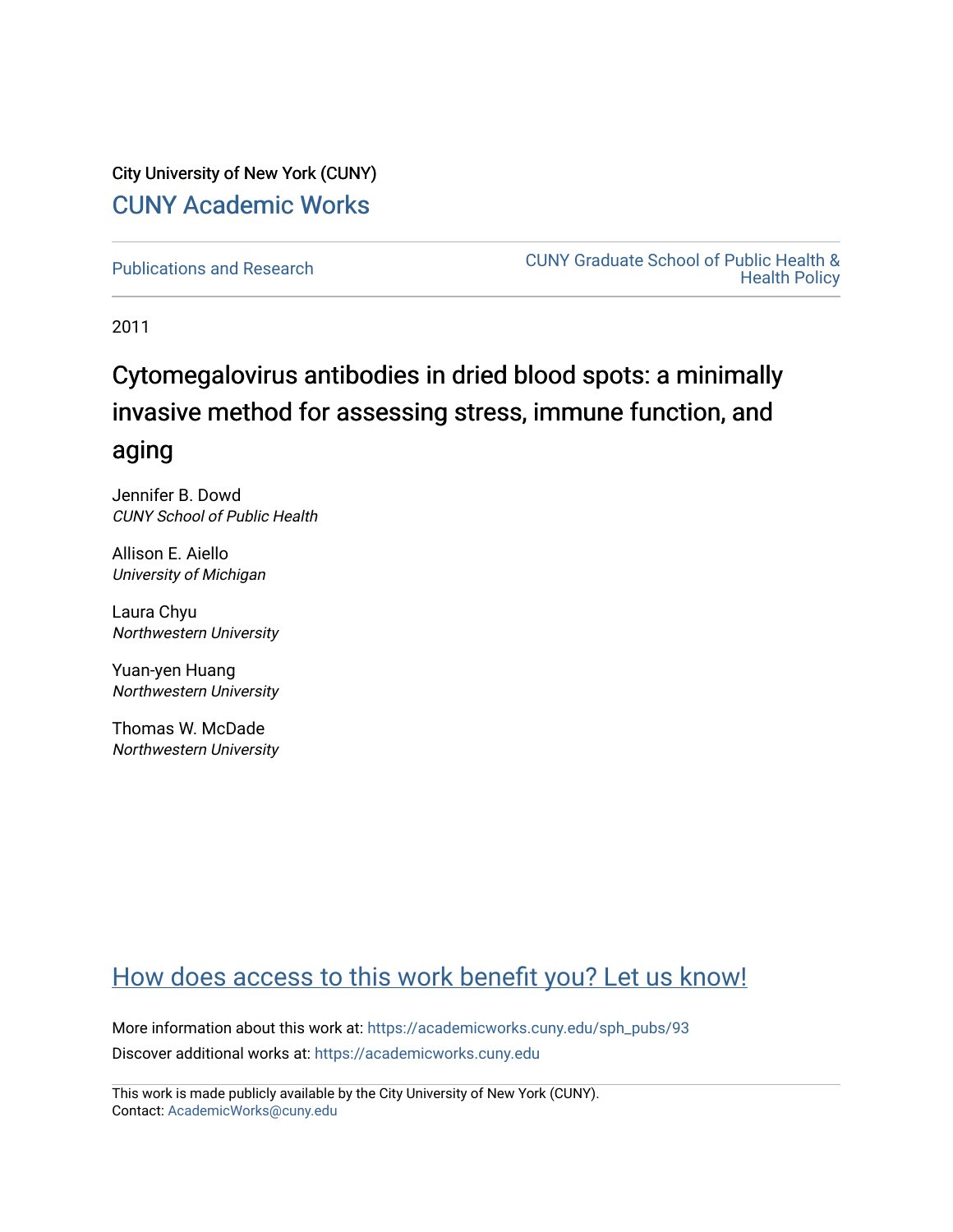### **METHODOLOGY CONSUMING ACCESS**



# Cytomegalovirus antibodies in dried blood spots: a minimally invasive method for assessing stress, immune function, and aging

Jennifer B Dowd<sup>1,2\*</sup>, Allison E Aiello<sup>3,4</sup>, Laura Chyu<sup>5</sup>, Yuan-yen Huang<sup>5</sup>, Thomas W McDade<sup>5,6</sup>

#### Abstract

Background: Cytomegalovirus (CMV) is a prevalent herpesvirus with links to both stress and aging. This paper describes and validates a minimally invasive method for assessing antibodies against CMV in finger stick whole blood spot samples for use as an indirect marker of an aspect of cell-mediated immunity.

Results: Analysis of CMV in dried blood spot samples (DBS) was based on modifications of a commercially available protocol for quantifying CMV antibodies in serum or plasma. The method was evaluated through analysis of precision, reliability, linearity, and correlation between matched serum and DBS samples collected from 75 volunteers. Correlation between DBS and plasma values was linear and high (Pearson correlation  $R = .96$ ), and precision, reliability, and linearity of the DBS assay were within acceptable ranges.

Conclusions: The validity of a DBS assay for CMV antibodies will enable its inclusion in population-based surveys and other studies collecting DBS samples in non-clinical settings, increasing scientific understanding of the interaction of social and biological stress and immune function.

#### Background

Immune system decline is one of the hallmarks of aging. Age-associated alterations in systemic immunity, referred to as 'immunosenescence', are thought to contribute to the increased incidence and severity of infectious disease in older persons, as well as decreased response to vaccination [[1,2\]](#page-6-0). Increasing evidence suggests that the persistent herpesvirus cytomegalovirus (CMV) plays an important role in human immunosenescence, meriting special attention in studies designed to understand stress, immune function, and health [[3\]](#page-6-0). This paper describes and validates a minimally invasive method for assessing antibodies against CMV in dried whole blood spot samples. The collection of dried blood spots (DBS)-drops of whole blood on filter paper from a single finger prick-has recently become a popular minimally invasive technique for collecting biomarkers in population surveys [\[4](#page-6-0)]. Since most standard laboratory protocols require serum or plasma, assay protocols must

<sup>1</sup> Epidemiology and Biostatistics, Hunter College, CUNY School of Public Health, 425 E. 25th St., New York, NY 10010, USA



#### The importance of cytomegalovirus (CMV) as a marker of immune function and aging

CMV is a ubiquitous herpesvirus that is most often asymptomatic and acquired early in life, with most populations reaching over 70% seroprevalence for those over age 60 [[5,6\]](#page-6-0). Once acquired, CMV remains latent in the host for life, with containment of the virus becoming an immune system priority. Accumulating evidence suggests that CMV may play a direct role in immune system aging, and CMV infection has even been called the "driving force" behind age-associated alterations to the T cell immune system [[3\]](#page-6-0). Higher CMV antibody levels in conjunction with CMV DNA shedding in urine indicating subclinical reactivation



© 2011 Dowd et al; licensee BioMed Central Ltd. This is an Open Access article distributed under the terms of the Creative Commons Attribution License [\(http://creativecommons.org/licenses/by/2.0](http://creativecommons.org/licenses/by/2.0)), which permits unrestricted use, distribution, and reproduction in any medium, provided the original work is properly cited.

<sup>\*</sup> Correspondence: [jdowd@hunter.cuny.edu](mailto:jdowd@hunter.cuny.edu)

Full list of author information is available at the end of the article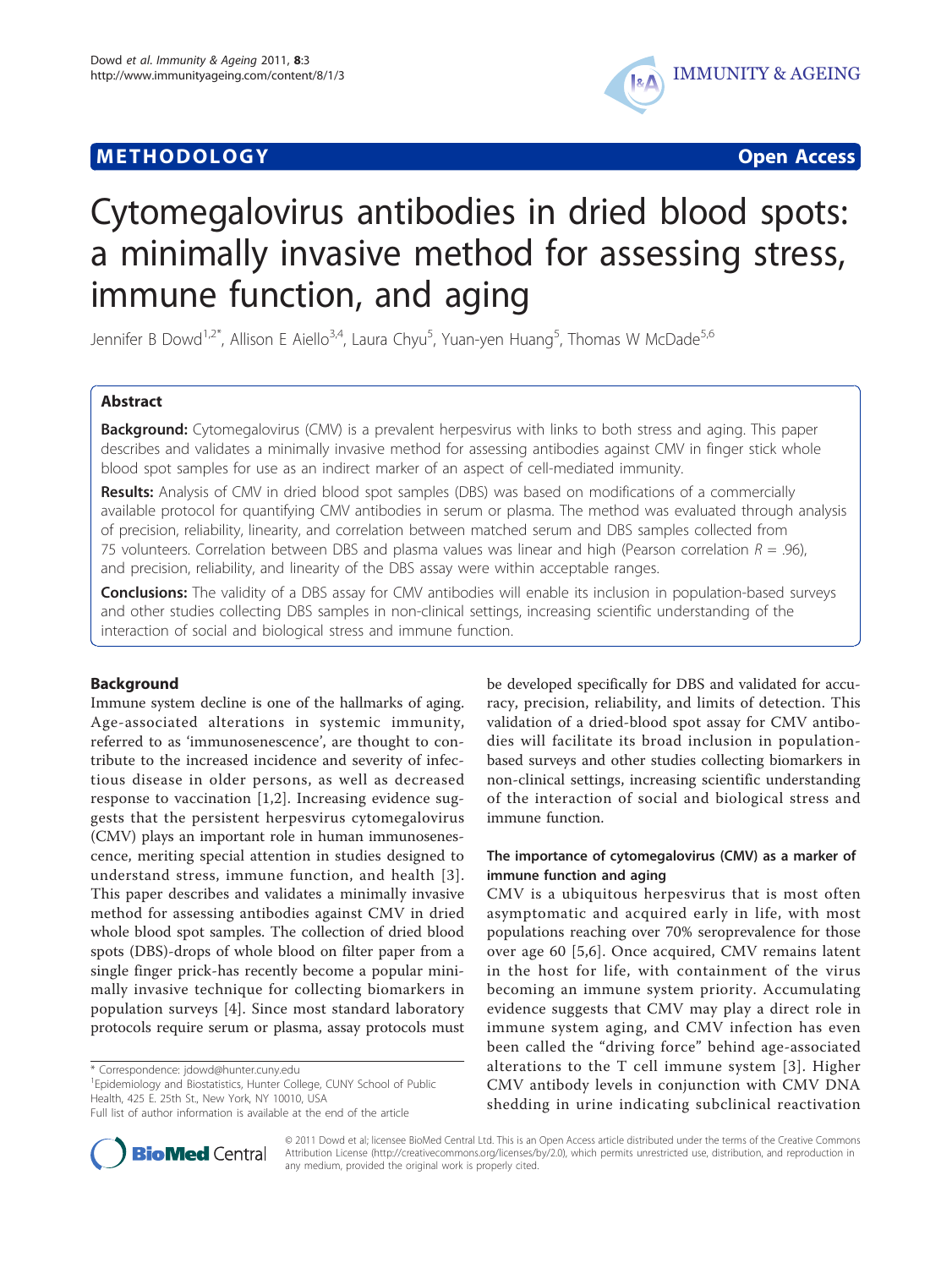have been found in old compared to young subjects infected with CMV[[7](#page-6-0)]. Aging populations experience increased CMV specific CD8+ T-cell accumulation and a reduction in naïve T cells, potentially reducing the availability of CD8+ T-cell carrying receptors that are specific for pathogens or foreign antigens other than CMV[[8\]](#page-6-0). This CMV-specific CD8+ T cell accumulation may play a role in the decreased ability of the elderly to resist new infections, though recent rodent evidence suggests that the "immunological space" may be more flexible than previously believed[[9\]](#page-6-0). Recent findings have shown that latent CMV infection in the elderly is an important component of a set of immunological parameters designated the "immunological risk phenotype"[[3\]](#page-6-0). This set of immunological markers-including latent CMV infection, high CD8 cells, low CD4 cell percentages, poor T-cell proliferation-is predictive of mortality among healthy elderly individuals [[3,10](#page-6-0)]. A large fraction of the available adaptive immune resource is focused on CMV, as high as 10-30% of all CD4 cells and 50% of all CD8 cells in elderly individuals [\[11,12](#page-6-0)]. CMV IgG antibody titers have been found to increase linearly with CMV viral load in leukocytes, suggesting they are a good indicator of host immune response to viral replication[[13,14\]](#page-6-0).

Increased anti-CMV IgG antibodies have been associated with higher levels of the inflammatory cytokines TNF- $\alpha$  and IL-6 along with reduced immune response to influenza vaccination among both young and older individuals [[15\]](#page-6-0). CMV-specific CD8 T cells also have the ability to produce IFN- $\gamma$  [\[16](#page-6-0)]. Thus, an accumulation of CMV specific CD8 T cells may lead to an increase in several circulating inflammatory cytokines in the elderly, including TNF- $\alpha$ , IFN- $\gamma$ , and IL-6. An increase in chronic peripheral cytokine concentration and reduced repertoire of T cells is likely to influence pathophysiological changes associated with chronic health conditions and mortality. In epidemiological studies, CMV antibodies have been linked to inflammatory processes, cardiovascular disease, frailty, cognitive decline, and mortality [[17-21\]](#page-6-0).

#### Stress and Immune function

Adequate cell-mediated immunity is important for maintaining persistent infections such as cytomegalovirus (CMV), Epstein-Barr virus (EBV) or herpes simplex virus type 1 (HSV-1) in a latent state. Stress-related down regulation of cellular immunity can allow a herpesvirus to reactivate, releasing viral antigens into circulation. In turn, levels of antibodies to CMV, EBV, and HSV-1 provide an indirect measure of cell-mediated immune function. Findings from the psychoneuroimmunology literature support a strong and consistent relationship between stress and increased antibody response

to herpesviruses [[22\]](#page-6-0). Specifically, increases in herpesvirus antibody titers have been linked to academic stress in medical students and military cadets [\[23,24](#page-6-0)], caregiving for a family member with Alzheimer's disease [[25](#page-6-0)], involvement in a poor quality marriage [[22](#page-6-0)], traumatic life events [[26,27](#page-6-0)], as well as the psychological traits of loneliness, defensiveness, and anxiety [[28,29\]](#page-6-0). Specific to CMV, antibodies have been shown to increase in response academic stress in several student populations [[24,29](#page-6-0)], and the stress of spaceflight for astronauts[[30](#page-6-0)]. Increased CMV antibody titers have been associated with depression and anxiety in older adults[[31\]](#page-6-0). Increased severity of parental psychiatric symptoms has also been associated with an increase in the percentage of CD4 and CD8 cells associated with immune control over CMV in school-aged children[\[32](#page-6-0)]. Increased replication of CMV and antibody titer has been observed in vitro and in vivo with administration of hydrocortisone [[33](#page-6-0)-[35\]](#page-6-0), as well from stress-related catecholamine response[\[36](#page-6-0)].

#### Dried-Blood Spot Methods for Integrating Biomarkers into Population-Based Research

The inclusion of biomarkers in social surveys has greatly expanded in recent years[[37\]](#page-6-0). Dried blood spots have been incorporated into a number of major studies both in the U.S. and internationally, including the Health and Retirement Study (HRS), Los Angeles Family and Neighborhood Study (L.A.FANS), National Longitudinal Study of Adolescent Health (Add Health), National Social Life, Health, and Aging Study (NSHAP), and the Mexican Family Life Survey (MFLS). The addition of biomarkers to such community and population-based surveys highlights efforts to understand the biological pathways through which social and economic factors shape population health. Historically, these surveys have relied primarily on health data from self-reports or from vital records. The addition of biomarkers has allowed investigation of physiological processes that may be below the threshold of perception to the individual but nonetheless important predictors of future morbidity and mortality. The development of minimally invasive methods for sample collection also facilitates the inclusion of biomarkers into community-based research among a wider range of diverse populations.

DBS samples offer several advantages for collection of biomarkers, including access to physiological information that would not otherwise be attainable in a nonclinical setting and a relatively non-invasive sample collection. Furthermore, unlike plasma or serum, DBS samples do not need to be centrifuged, separated, or immediately frozen following collection, providing considerable flexibility for collection and transport. DBS samples also remain stable in laboratory freezers for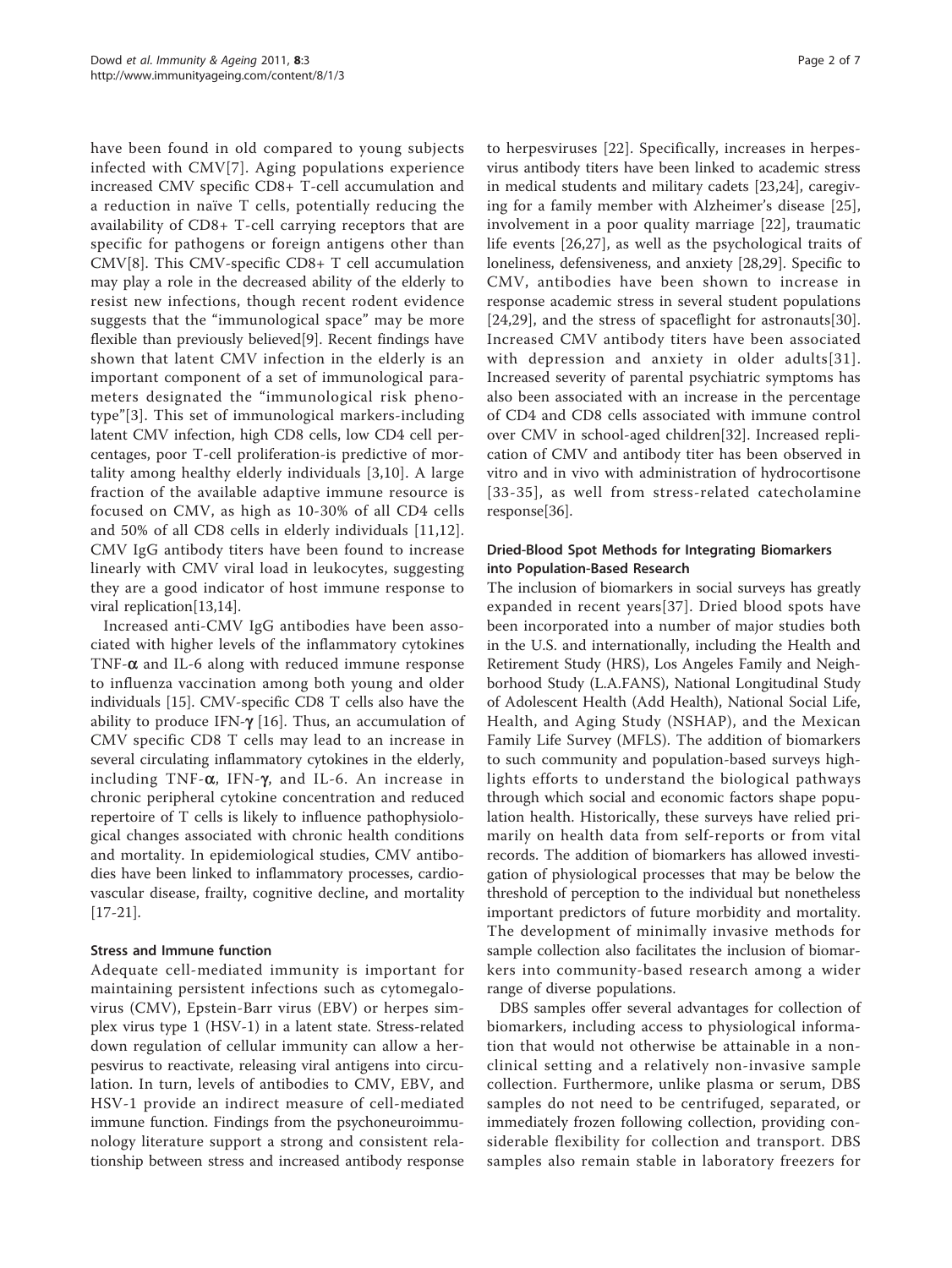long periods of time and can be analyzed at a later date as new biomarkers of interest emerge[\[4](#page-6-0)].

Procedures for sample collection and processing are relatively straightforward and have been described in detail[[4\]](#page-6-0). Briefly, the participant's finger is cleaned with isopropyl alcohol and then pricked with a sterile, disposable lancet similar to those used for blood glucose monitoring. The first drop of blood is wiped away with gauze, and subsequent blood drops are applied to filter paper. The samples are allowed to dry from four hours to overnight, at which point they can be stacked and stored in re-sealable plastic bags. The filter paper matrix stabilizes most analytes in dried blood spots for extended periods of time, but the rate of degradation varies by analyte. Before analysis, the DBS sample must first be brought into solution. A standard hole punch is typically used to cut discs of whole blood of uniform size. One or more discs are placed into an elution buffer for a fixed amount of time, reconstituting the DBS as hemolyzed liquid whole blood, which can then be used in assays much as plasma or serum would be.

Among herpesviruses, dried-blood spot assays have currently only been validated for Epstein-Barr virus (EBV) antibodies[[4,26\]](#page-6-0). While EBV has the advantage of a higher seroprevalence at younger ages[\[38](#page-6-0)], CMV may be a more useful measure for middle-aged and older populations because of its links to aging and its seroprevalence of over 80% among U.S adults 60 and over[\[39](#page-7-0)]. Compared to EBV, research has shown that CMV seems to be dominant in causing the clonal expansions of dysregulated CD8 cells that are a crucial component of immunosenescence[[3](#page-6-0)]. Thus while antibodies to EBV can provide an indirect marker of cell-mediated immune function, antibody levels to CMV can provide both a marker of stress-related changes in immune function as well as a potentially clinically relevant marker of aging and immune decline. A broadly available dried blood spot assay for CMV antibody levels would facilitate research on many fronts for understanding the psychological and social factors that accelerate aging.

#### Results

#### Assay protocol

A commercially available enzyme immunoassay kit for measuring CMV IgG antibodies in serum or plasma (Diamedix Corporation, No.720-320, Miami, FL) was selected as the assay platform for the DBS protocol. The day before an assay was to be performed, DBS samples were removed from the freezer, and a small hole punch was used to remove one 3.2-mm diameter disk of whole blood. The disk was transferred with tweezers to a labeled  $12 \times 75$  mm glass tube, and  $250 \mu L$  of diluent buffer (supplied with the kit) were added. The sample was covered and incubated overnight at 4°C.

The following day 100 uL of whole blood eluate were transferred to microtiter plate wells in duplicate. For calibration, the kit includes three levels of anti-CMV antibody in stabilized human sera, and 100 uL of each was added to the plate in duplicate. Wells were precoated with purified CMV antigen, and anti-CMV IgG antibody in the sample was bound to the plate during incubation. Following a wash step, anti-human IgG conjugated with horseradish peroxidase was added to bind to the antibody-antigen complex. Excess conjugate was washed away and chromogenic substrate was added to catalyze color development directly proportional to the amount of anti-CMV IgG antibody in the sample. Absorbance at 450 nm was obtained with a plate reader spectrophotometer (BioTek ELx 808, Winooski, VT) for the samples and for the calibrators.

Three calibrators were provided by the manufacturer pre-diluted, with known concentrations of CMV antibody reported in ELISA units: 0, 10, and 160 EU/mL. Absorbance values from the calibrators were used to generate a best-fit linear standard curve, and CMV antibody concentrations for each sample were calculated based on each sample's absorbance value. It is important to note that the calibrators are serum-based, while we are using whole blood eluates as our sample. Therefore we do not expect results from matched serum and DBS samples to be identical, although we do expect a highly correlated, linear relationship between the two sets of results. The regression equation characterizing this relationship can be used to calculate serum-equivalent values based on DBS results.

#### Assay validation

Assay precision, or intra-assay variation, was assessed with 10 determinations of four control samples across the assay range, all analyzed in a single run. Reliability, or between-assay variation, was assessed by assaying four control samples in duplicate across five different days. For both intra- and inter-assay variation, the percent coefficient of variation was calculated for each control sample (% $CV = 100 \times SD/mean$ ). Assay linearity was assessed by serially diluting three control samples 1:2, 1:4, and 1:8 in diluent buffer after elution. The ratio of observed to expected values was calculated for each dilution as a measure of assay accuracy across the assay range.

The correlation between serum and DBS results was evaluated using paired samples collected from 75 volunteers at the University of Michigan. The study was approved by the Institutional Review Boards of the University of Michigan and Hunter College, City University of New York. A trained phlebotomist first cleaned the participant's finger with isopropyl alcohol and then pricked with a sterile, disposable lancet. The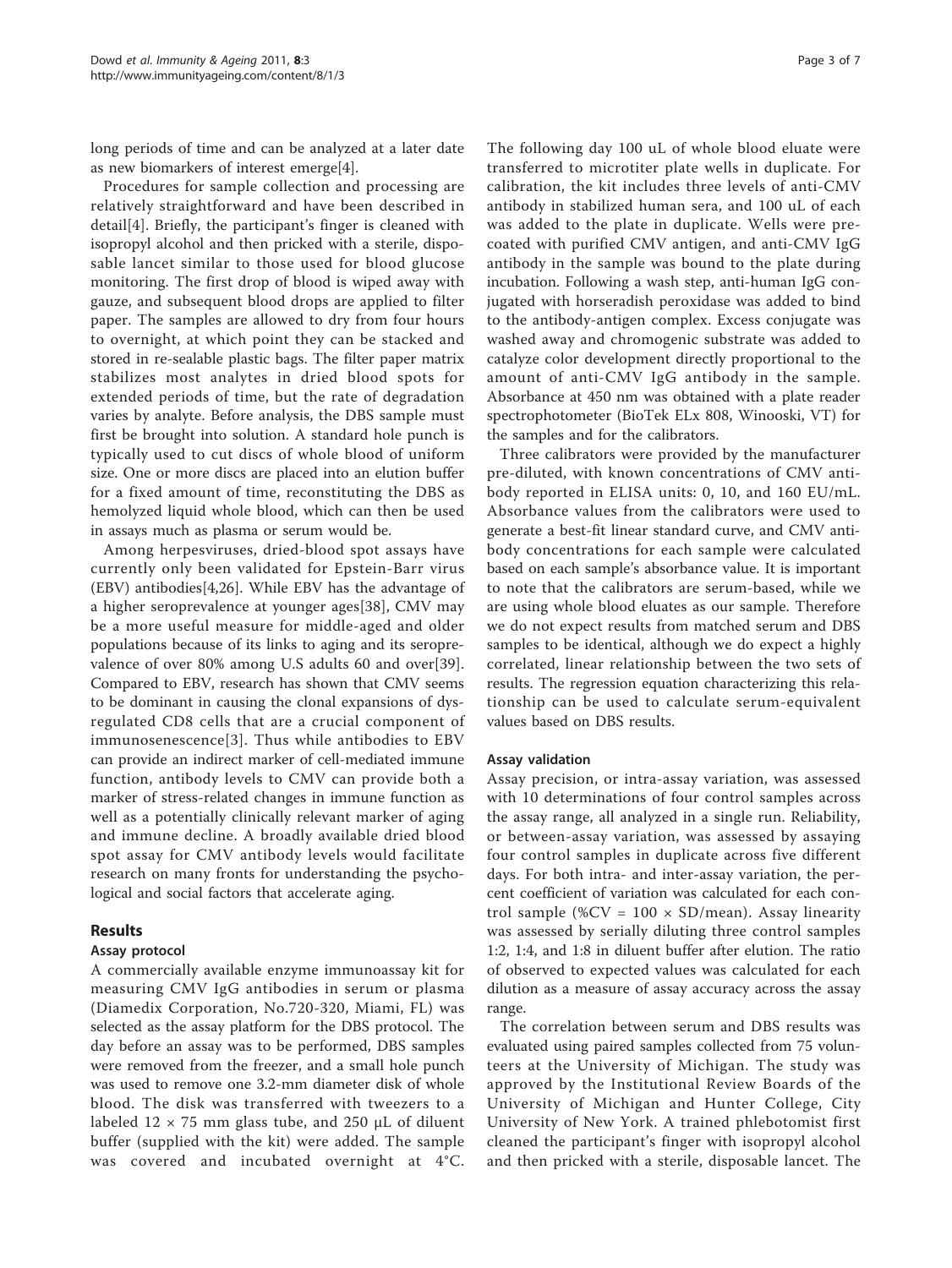first drop of blood was wiped away with gauze, and subsequent blood drops were applied to filter paper. The samples were allowed to dry overnight and were subsequently stored at -20°C in re-sealable plastic bags with desiccant. Venipuncture collection into 7.0 ml BD Vacutainer® glass serum tubes occurred immediately after blood spot collection. Serum was removed, aliquotted, and stored at -80°C. Samples were transported by automobile on dry ice from the University of Michigan to the Laboratory for Human Biology at Northwestern University for analysis. DBS samples obtained by fingerprick were analyzed according to the protocol above. Serum samples were analyzed according to procedures specified by the kit for measuring CMV IgG antibodies in serum or plasma (Diamedix Corporation, No.720-320, Miami, FL).

Correlation and linear regression analyses were used to evaluate the relationship between anti-CMV antibody values derived from DBS and serum samples. In addition, Bland-Altman plots were used to uncover evidence of bias or inconsistent variability across the range of measurement[[40](#page-7-0)]. Seropositivity of serum samples was determined according to test kit specifications, with  $< 8.0$  EU/ml = seronegative,  $8.0 - 9.9 =$  equivocal, and  $\geq 10 =$  seropositive. The corresponding seropositivity cut-off for DBS samples was determined based on the matched serum seropositivity results. One extremely high seropositive value (serum = 1806 EU/mL,  $DBS = 1040$  EU/mL) was excluded from the regression calculation for Figure 1.

Correlation between blood spot and plasma values among positive serum samples was linear and high (Pearson correlation  $R = .96$ ) (Figure 1). There were no equivocal samples among the sera, allowing definitive seropositivity determination that was then compared to DBS results. There was some overlap in positive and



negative DBS samples between EUs of 35 and 55, reducing the sensitivity and specificity of the DBS seropositivity cut-off relative to the serum assay. Table 1 shows DBS sensitivity and specificity values at different DBS cut-off values. For the purposes of measuring continuous CMV antibody level in middle-aged and older populations where the majority of individuals are already seropositive, precise ascertainment of dichotomous seropositivity is less crucial and investigators may choose a lower, more lenient cut-off to reduce the number of false-negative individuals. For investigators more concerned with seropositivity as an outcome itself, a higher, more conservative cut-off can be used to help reduce the number of false-positives.

#### Precision and Reliability

As seen in Table [2,](#page-5-0) precision and reliability were excellent in the middle control ranges. More variability was seen in the negative sample, as well as in the highest control sample, with 11% intra-assay variability and 10% inter-assay variability, respectively.

#### Linearity

To evaluate linearity, three high samples were serially diluted: 1:1; 1:2; 1:4; and 1:8. Mean recovery (100  $\times$ observed/expected) was 104.8%, and ranged from 98% to 112%, indicating a high degree of linearity across the assay range.

#### **Discussion**

Results of our assay validation demonstrate that determination of CMV antibody titers using dried blood spots is feasible and provides a sensitive, precise, and reliable measure. The use of DBS methodology in population-level research has many advantages compared to venipuncture including low cost and ease of sample collection, storage, and transportation, facilitating collection in settings outside of the clinic or laboratory. Respondent burden is also minimized, increasing the potential for more frequent collection. These advantages broaden the possibility for inclusion of such markers in large, representative samples to overcome the limitations of smaller clinical studies.

|  |  | Table 1 DBS Seropositivity Sensitivity and Specificity |  |  |  |
|--|--|--------------------------------------------------------|--|--|--|
|--|--|--------------------------------------------------------|--|--|--|

| Cut-Off (EU/mL) | Sensitivity | Specificity |
|-----------------|-------------|-------------|
| 35              | 100.0%      | 80.9%       |
| 46              | 92.9%       | 93.6%       |
| 48.5            | 85.7%       | 95.7%       |
| 51.5            | 82.1%       | 97.9%       |
| 56              | 82.1%       | 100.0%      |

Sensitvity =  $%$  of positive serum samples testing positive with DBS. Specificity =  $%$  of negative serum samples testing negative with DBS.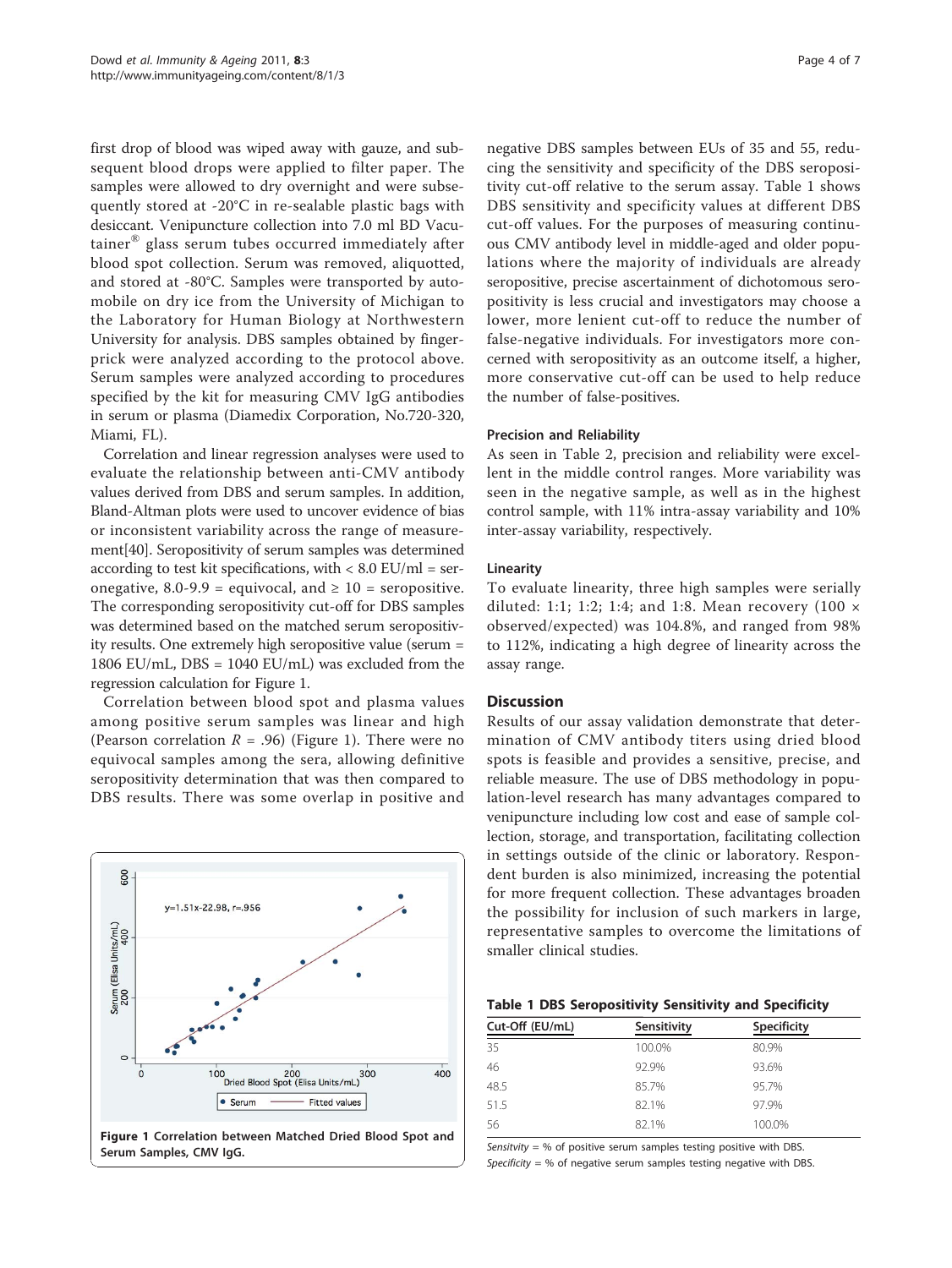|                      | Intra-Assay    |       | Inter-Assay    |       |
|----------------------|----------------|-------|----------------|-------|
| <b>Control Level</b> | $(N = 10)$     |       | $(N = 5)$      |       |
|                      | Mean $\pm$ SD  | %CV   | Mean $\pm$ SD  | %CV   |
| Neg                  | $25.6 + 2.6$   | 10.01 | $25.5 + 3.8$   | 15.16 |
| Low-Pos              | $37.3 + 2.4$   | 6.4   | $37.6 + 3.2$   | 8.49  |
| Mid-Pos              | $63.8 + 7.4$   | 11.53 | $67.7 + 3.9$   | 5.7   |
| High-Pos             | $117.3 + 13.1$ | 11.13 | $135.4 + 14.0$ | 10.37 |

<span id="page-5-0"></span>

| Table 2 CMV Antibody Assay Precision and Reliability |  |
|------------------------------------------------------|--|
|------------------------------------------------------|--|

Mean antibody titers are presented in standard ELISA Units/mL.

Given CMV's established links to both aging and stress, the inclusion of CMV antibody levels in DBS assays from population surveys can be an important tool for elucidating how psychological and social factors translate into health outcomes over the life span. Prior to this study, of the various herpesviruses that have been linked to stress. a validated DBS assay was available only for EBV[\[26](#page-6-0)]. While EBV has been used effectively as marker of cell-mediated immunity related to stress, CMV may prove to be a more valuable marker for looking at both stress and immune system aging. Research has found that EBV and CMV infections induce quantitatively and qualitatively different CD8 Tcell responses in advanced aging, with EBV chronic infection kept under control by a limited and stable number of circulating CD8+ CD28+ T cells compared to CMV which seems to dominate clonal expansion[[41](#page-7-0)].

Many of the biological changes that occur in response to chronic stress appear to parallel those observed in aging. Stress and aging are further linked through life changes such as bereavement and caregiving. While stress is known to elicit a variety of biological responses that can contribute to the development of disease, the specific mechanisms linking stressors to aging are not well understood. Periodic subclinical reactivation of CMV due to stress may contribute to an increase in CMV-specific T cells over time, accelerating immunosenescence[\[7](#page-6-0)].

The role of stress in explaining socioeconomic differences in health has been explored using neuroendocrine markers of stress such as cortisol, but the nature of cortisol measurement has contributed to the inconsistent results of these studies[[42\]](#page-7-0). Antibody levels to CMV provide a promising alternative to neuroendocrine measures for understanding the dynamics of social factors, stress, and health. At the population level, CMV seroprevalence is higher in children and adults with lower socioeconomic status (SES) and nonwhite race/ethnicity in the U.S.[\[43](#page-7-0)], and socioeconomic differences in antibody response to CMV among seropositive individuals have also been identified[[44\]](#page-7-0). Increased immune vigilance over CMV may take a toll on these disadvantaged groups via earlier onset

of immunosenescence, as well as increased levels of inflammation and inflammatory-related chronic diseases. The addition of CMV antibodies to populationbased studies of aging would allow exploration of novel hypotheses linking stress, immune function, and health outcomes at older ages.

#### Conflicts of interests

The authors declare that they have no competing interests.

#### Abbreviations

CMV: (cytomegalovirus); DBS: (dried blood spot); IgG: (immunoglobulin G); TNF-α: (tumor necrosis factor-alpha); IL-6: (interleukin-6); IFN-γ: (interferongamma); HSV-1: (herpes simplex virus type 1); EBV: (Epstein-Barr virus); EU: (elisa units)

#### Acknowledgements

This project was supported by NIH award 1R21NR011181-01.

#### Author details

1 Epidemiology and Biostatistics, Hunter College, CUNY School of Public Health, 425 E. 25th St., New York, NY 10010, USA. <sup>2</sup>CUNY Institute for Demographic Research (CIDR), One Bernard Baruch Way, New York, NY 10010, USA. <sup>3</sup>Department of Epidemiology, School of Public Health University of Michigan, 1415 Washington Heights, 3rd Floor Tower, Ann Arbor, MI 48109, USA. <sup>4</sup>Center for Social Epidemiology and Population Health, University of Michigan, 1415 Washington Heights, 3rd Floor Tower, Ann Arbor, MI 48109, USA. <sup>5</sup>Cells to Society (C2S): The Center on Social Disparities and Health, Institute for Policy Research, Northwestern University, 2040 Sheridan Road, Evanston, IL 60208, USA. <sup>6</sup>Department of Anthropology, Northwestern University, 1810 Hinman Avenue, Evanston, IL 60208, USA.

#### Authors' contributions

JD conceived of the study, participated in its design and coordination, performed the immunoassays, performed the statistical analysis, and drafted the manuscript. AE conceived of the study, participated in its design and coordination, and critically revised the manuscript. LC carried out the immunoassays, performed the statistical analysis, and critically revised the manuscript. YH carried out the immunoassays and critically revised the manuscript. TM conceived of the study, participated in its design and coordination, oversaw the and critically revised the manuscript. All authors read and approved the final manuscript.

#### Authors' information

JD received her Ph.D. from Princeton University in August 2004, where she specialized in Economics and Biodemography, with a focus on socioeconomic inequalities in health. From 2006-2008, JD was a Robert Wood Johnson Health & Society Scholar in the Department of Epidemiology at the University of Michigan. She is currently Assistant Professor of Epidemiology and Biostatistics at Hunter College, City University of New York, and Faculty Associate at the CUNY Institute for Demographic Research. Her work examines how the social environment influences the immune system, with a focus on stress, chronic infections, and immune function. AA has a PhD in Epidemiology, from Columbia University and an MS in Environmental Health Microbiology from the University of North Carolina-Chapel Hill, School of Public Health. AA is currently an Associate Professor of Epidemiology at the University of Michigan, in the Center for Social Epidemiology and Population Health. AA's research includes the use of cohort data and laboratory testing of biological samples for latent infections and inflammation. AA's research focuses on the social and immunological determinants of age-related health declines and the application of psychoneuroimmunological methods in population based data. She has experience in organizing biological sample collection and storage, conducting immunoassay testing, and supervising laboratory technicians in immunological techniques. She is a co-investigator in the Sacramento Area Latino Study of Aging (SALSA) and has supervised the immunoassay testing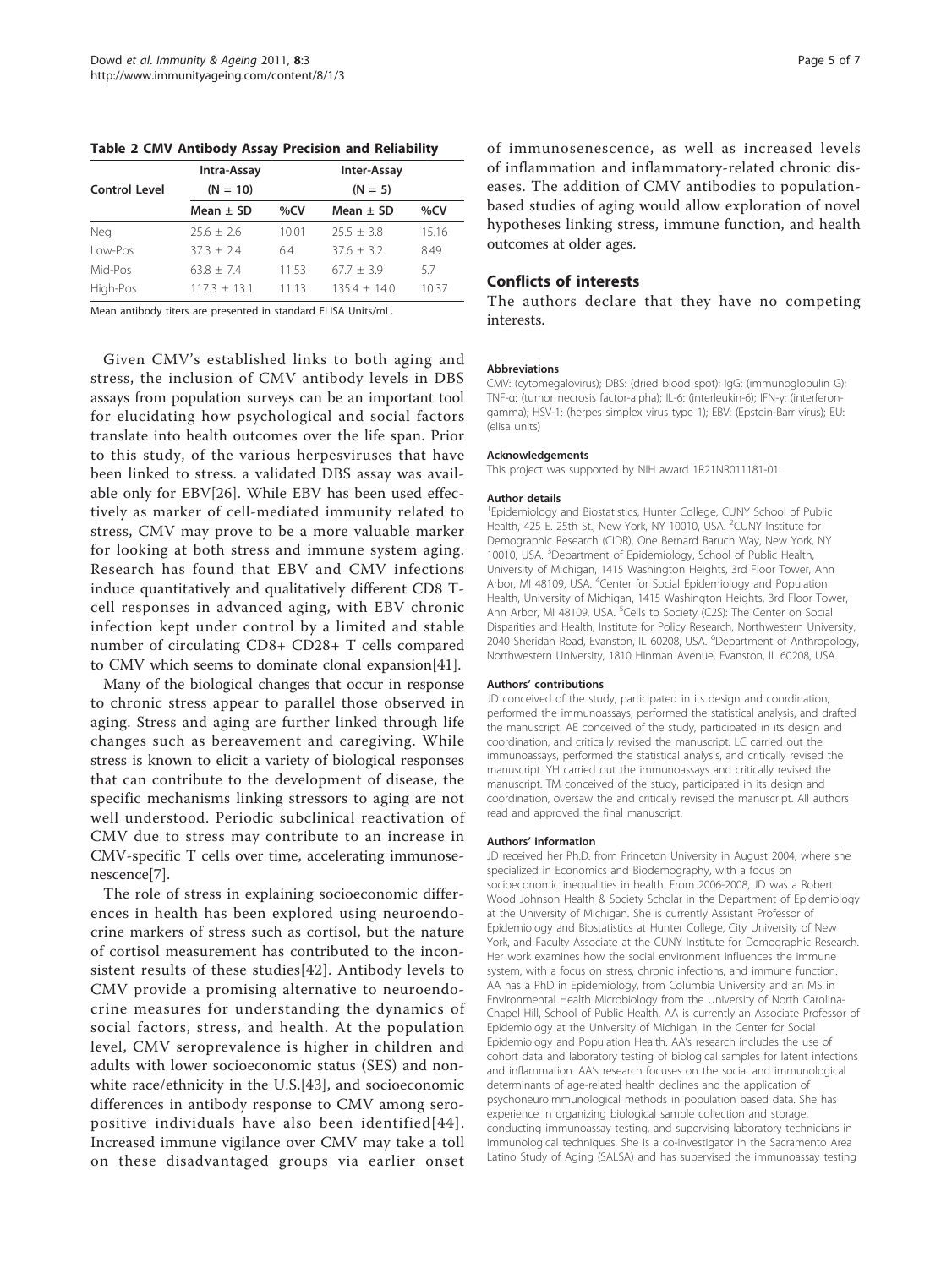<span id="page-6-0"></span>of antibodies to Cytomegalovirus, Herpes Simplex Virus Type-1, Herpes Simplex Virus Type-2, and C-reactive protein in over 1,000 frozen serum samples from the SALSA study.

TM is Associate Professor of Anthropology, Director of the Laboratory for Human Biology Research, and Associate Director of Cells to Society (C2S): Center for Social Disparities and Health at Northwestern University. His work is primarily concerned with the dynamic interrelationships among biology, culture, and individual psychosocial environments, with an emphasis on stress and the ecology of immune function. He has been a leader in the development and application of minimally-invasive methods for integrating physiological measures into population-based research, and is a leading expert in development of dried-blood spot assays for population research.

#### Received: 10 August 2010 Accepted: 13 January 2011 Published: 13 January 2011

#### References

- Castle SC: [Clinical relevance of age-related immune dysfunction.](http://www.ncbi.nlm.nih.gov/pubmed/10987724?dopt=Abstract) Clinical Infectious Diseases 2000, 31:578-585.
- 2. Karrer U, Mekker A, Wanke K, Tchang V, Haeberli L: [Cytomegalovirus and](http://www.ncbi.nlm.nih.gov/pubmed/19766181?dopt=Abstract) [immune senescence: Culprit or innocent bystander?](http://www.ncbi.nlm.nih.gov/pubmed/19766181?dopt=Abstract) Experimental Gerontology 2009, 44:689-694.
- 3. Pawelec G, Derhovanessian E, Larbi A, Strindhall J, Wikby A: [Cytomegalovirus and human immunosenescence.](http://www.ncbi.nlm.nih.gov/pubmed/19035529?dopt=Abstract) Reviews in Medical Virology 2009, 19:47-56.
- 4. McDade TW, Williams S, Snodgrass JJ: [What a drop can do: dried blood](http://www.ncbi.nlm.nih.gov/pubmed/18232218?dopt=Abstract) [spots as a minimally invasive method for integrating biomarkers into](http://www.ncbi.nlm.nih.gov/pubmed/18232218?dopt=Abstract) [population-based research.](http://www.ncbi.nlm.nih.gov/pubmed/18232218?dopt=Abstract) Demography 2007, 44:899-925.
- 5. Bate SL, Dollard SC, Cannon MJ: [Cytomegalovirus Seroprevalence in the](http://www.ncbi.nlm.nih.gov/pubmed/20426575?dopt=Abstract) [United States: The National Health and Nutrition Examination Surveys,](http://www.ncbi.nlm.nih.gov/pubmed/20426575?dopt=Abstract) [1988-2004.](http://www.ncbi.nlm.nih.gov/pubmed/20426575?dopt=Abstract) Clinical Infectious Diseases 2010, 50:1439-1447.
- 6. Cannon M, Schmid DS, Hyde T: [Review of cytomegalovirus](http://www.ncbi.nlm.nih.gov/pubmed/20564615?dopt=Abstract) [seroprevalence and demographic characteristics associated with](http://www.ncbi.nlm.nih.gov/pubmed/20564615?dopt=Abstract) [infection.](http://www.ncbi.nlm.nih.gov/pubmed/20564615?dopt=Abstract) Reviews in Medical Virology 2010, 20:202-213.
- 7. Stowe RP, Kozlova EV, Yetman DL, Walling DM, Goodwin JS, Glaser R: [Chronic herpesvirus reactivation occurs in aging.](http://www.ncbi.nlm.nih.gov/pubmed/17337145?dopt=Abstract) Experimental Gerontology 2007, 42:563-570.
- Derhovanessian E, Larbi A, Pawelec G: [Biomarkers of human](http://www.ncbi.nlm.nih.gov/pubmed/19535233?dopt=Abstract) [immunosenescence: impact of Cytomegalovirus infection.](http://www.ncbi.nlm.nih.gov/pubmed/19535233?dopt=Abstract) Current Opinion in Immunology 2009, 21:440-445.
- Vezys V, Yates A, Casey K, Lanier G, Ahmed R, Antia R, Masopust D: [Memory](http://www.ncbi.nlm.nih.gov/pubmed/19005468?dopt=Abstract) [CD8 T-cell compartment grows in size with immunological experience.](http://www.ncbi.nlm.nih.gov/pubmed/19005468?dopt=Abstract) Nature 2009, 457:196-199.
- 10. Olsson J, Wikby A, Johansson B, Lofgren S, Nilsson BO, Ferguson FG: [Age](http://www.ncbi.nlm.nih.gov/pubmed/11164473?dopt=Abstract)[related change in peripheral blood T-lymphocyte subpopulations and](http://www.ncbi.nlm.nih.gov/pubmed/11164473?dopt=Abstract) [cytomegalovirus infection in the very old: the Swedish longitudinal](http://www.ncbi.nlm.nih.gov/pubmed/11164473?dopt=Abstract) [OCTO immune study.](http://www.ncbi.nlm.nih.gov/pubmed/11164473?dopt=Abstract) Mech Ageing Dev 2000, 121:187-201.
- 11. Pourgheysari B, Khan N, Best D, Bruton R, Nayak L, Moss PAH: [The](http://www.ncbi.nlm.nih.gov/pubmed/17409149?dopt=Abstract) [cytomegalovirus-specific CD4+ T-cell response expands with age and](http://www.ncbi.nlm.nih.gov/pubmed/17409149?dopt=Abstract) [markedly alters the CD4+ T-cell repertoire.](http://www.ncbi.nlm.nih.gov/pubmed/17409149?dopt=Abstract) Journal of Virology 2007, 81:7759-7765.
- 12. Sylwester AW, Mitchell BL, Edgar JB, Taormina C, Pelte C, Ruchti F, Sleath PR, Grabstein KH, Hosken NA, Kern F, et al: [Broadly targeted human](http://www.ncbi.nlm.nih.gov/pubmed/16147978?dopt=Abstract) [cytomegalovirus-specific CD4+ and CD8+ T cells dominate the memory](http://www.ncbi.nlm.nih.gov/pubmed/16147978?dopt=Abstract) [compartments of exposed subjects.](http://www.ncbi.nlm.nih.gov/pubmed/16147978?dopt=Abstract) Journal of Experimental Medicine 2005, 202:673-685.
- 13. CP Kuo, CL Wu, HT Ho, Chen CG, SI Liu, YT Lu: [Detection of](http://www.ncbi.nlm.nih.gov/pubmed/18070129?dopt=Abstract) [cytomegalovirus reactivation in cancer patients receiving chemotherapy.](http://www.ncbi.nlm.nih.gov/pubmed/18070129?dopt=Abstract) Clinical Microbiology and Infection 2008, 14:221-227.
- 14. van Zanten J, Harmsen MC, van der Giessen M, van der Bij W, Prop J, de Leij L, The TH: [Humoral immune response against human](http://www.ncbi.nlm.nih.gov/pubmed/7535179?dopt=Abstract) [cytomegalovirus \(HCMV\)-specific proteins after HCMV infection in lung](http://www.ncbi.nlm.nih.gov/pubmed/7535179?dopt=Abstract) [transplantation as detected with recombinant and naturally occurring](http://www.ncbi.nlm.nih.gov/pubmed/7535179?dopt=Abstract) [proteins.](http://www.ncbi.nlm.nih.gov/pubmed/7535179?dopt=Abstract) Clin Diagn Lab Immunol 1995, 2:214-218.
- 15. Trzonkowski P, Mysliwska J, Szmit E, Wieckiewicz J, Lukaszuk K, Brydak LB, Machala M, Mysliwski A: [Association between cytomegalovirus infection,](http://www.ncbi.nlm.nih.gov/pubmed/12922116?dopt=Abstract) [enhanced proinflammatory response and low level of anti](http://www.ncbi.nlm.nih.gov/pubmed/12922116?dopt=Abstract)[hemagglutinins during the anti-influenza vaccination](http://www.ncbi.nlm.nih.gov/pubmed/12922116?dopt=Abstract)–an impact of [immunosenescence.](http://www.ncbi.nlm.nih.gov/pubmed/12922116?dopt=Abstract) Vaccine 2003, 21:3826-3836.
- Almanzar G, Schwaiger S, Jenewein B, Keller M, Herndler-Brandstetter D, Wurzner R, Schonitzer D, Grubeck-Loebenstein B: [Long-term](http://www.ncbi.nlm.nih.gov/pubmed/15731261?dopt=Abstract)

[cytomegalovirus infection leads to significant changes in the](http://www.ncbi.nlm.nih.gov/pubmed/15731261?dopt=Abstract) [composition of the CD8+ T-cell repertoire, which may be the basis for](http://www.ncbi.nlm.nih.gov/pubmed/15731261?dopt=Abstract) [an imbalance in the cytokine production profile in elderly persons.](http://www.ncbi.nlm.nih.gov/pubmed/15731261?dopt=Abstract) J Virol 2005, 79:3675-83.

- 17. Roberts E, Haan M, Dowd J, Aiello A: [Cytomegalovirus Antibody Levels,](http://www.ncbi.nlm.nih.gov/pubmed/20660122?dopt=Abstract) [Inflammation, and Mortality among Elderly Latinos over 9 years of](http://www.ncbi.nlm.nih.gov/pubmed/20660122?dopt=Abstract) [Follow-up.](http://www.ncbi.nlm.nih.gov/pubmed/20660122?dopt=Abstract) American Journal of Epidemiology 2010, 172:363-371.
- 18. Sorlie PD, Nieto FJ, Adam E, Folsom AR, Shahar E, Massing M: [A](http://www.ncbi.nlm.nih.gov/pubmed/10888976?dopt=Abstract) [Prospective Study of Cytomegalovirus, Herpes Simplex Virus 1, and](http://www.ncbi.nlm.nih.gov/pubmed/10888976?dopt=Abstract) [Coronary Heart Disease: The Atherosclerosis Risk in Communities \(ARIC\)](http://www.ncbi.nlm.nih.gov/pubmed/10888976?dopt=Abstract) [Study.](http://www.ncbi.nlm.nih.gov/pubmed/10888976?dopt=Abstract) Arch Intern Med 2000, 160:2027-2032.
- 19. Aiello AE, Haan MN, Blythe L, Moore K, Gonzalez JM, Jagust W: [The](http://www.ncbi.nlm.nih.gov/pubmed/16866674?dopt=Abstract) [Influence of Latent Viral Infection on Rate of Cognitive Decline over 4](http://www.ncbi.nlm.nih.gov/pubmed/16866674?dopt=Abstract) [Years.](http://www.ncbi.nlm.nih.gov/pubmed/16866674?dopt=Abstract) Journal of the American Geriatrics Society 2006, 54:1046-1054.
- 20. Schmaltz HN, Fried LP, QL Xue, Walston J, Leng SX, Semba RD: [Chronic](http://www.ncbi.nlm.nih.gov/pubmed/15877548?dopt=Abstract) [cytomegalovirus infection and inflammation are associated with](http://www.ncbi.nlm.nih.gov/pubmed/15877548?dopt=Abstract) [prevalent frailty in community-dwelling older women.](http://www.ncbi.nlm.nih.gov/pubmed/15877548?dopt=Abstract) J Am Geriatr Soc 2005, 53:747-54.
- 21. Strandberg TE, Pitkala KH, Linnavuori K, Tilvis RS: [Cognitive impairment](http://www.ncbi.nlm.nih.gov/pubmed/15207442?dopt=Abstract) [and infectious burden in the elderly.](http://www.ncbi.nlm.nih.gov/pubmed/15207442?dopt=Abstract) Arch Gerontol Geriatr Suppl 2004, 9:419-23.
- 22. Herbert TB, Cohen S: [Stress and immunity in humans: a meta-analytic](http://www.ncbi.nlm.nih.gov/pubmed/8416086?dopt=Abstract) [review.](http://www.ncbi.nlm.nih.gov/pubmed/8416086?dopt=Abstract) Psychosom Med 1993, 55:364-379.
- 23. Glaser R, Friedman SB, Smyth J, Ader R, Bijur P, Brunell P, Cohen N, Krilov LR, Lifrak ST, Stone A, et al: [The Differential Impact of Training](http://www.ncbi.nlm.nih.gov/pubmed/10469525?dopt=Abstract) [Stress and Final Examination Stress on Herpesvirus Latency at the](http://www.ncbi.nlm.nih.gov/pubmed/10469525?dopt=Abstract) [United States Military Academy at West Point.](http://www.ncbi.nlm.nih.gov/pubmed/10469525?dopt=Abstract) Brain, Behavior, and Immunity 1999, 13:240-251.
- 24. Sarid O, Anson O, Yaari A, Margalith M: [Human cytomegalovirus salivary](http://www.ncbi.nlm.nih.gov/pubmed/12071580?dopt=Abstract) [antibodies as related to stress.](http://www.ncbi.nlm.nih.gov/pubmed/12071580?dopt=Abstract) Clin Lab 2002, 48:297-305.
- 25. Glaser R, Kiecolt-Glaser JK: [Chronic stress modulates the virus-specific](http://www.ncbi.nlm.nih.gov/pubmed/9603681?dopt=Abstract) [immune response to latent herpes simplex virus type 1.](http://www.ncbi.nlm.nih.gov/pubmed/9603681?dopt=Abstract) Ann Behav Med 1997, 19:78-82.
- 26. McDade TW, Stallings JF, Angold A, Costello EJ, Burleson M, Cacioppo JT, Glaser R, Worthman CM: [Epstein-Barr Virus Antibodies in Whole Blood](http://www.ncbi.nlm.nih.gov/pubmed/10949102?dopt=Abstract) [Spots: A Minimally Invasive Method for Assessing an Aspect of Cell-](http://www.ncbi.nlm.nih.gov/pubmed/10949102?dopt=Abstract)[Mediated Immunity.](http://www.ncbi.nlm.nih.gov/pubmed/10949102?dopt=Abstract) Psychosom Med 2000, 62:560-568.
- 27. Shirtcliff EA, Coe CL, Pollak SD: [Early childhood stress is associated with](http://www.ncbi.nlm.nih.gov/pubmed/19188604?dopt=Abstract) [elevated antibody levels to herpes simplex virus type 1.](http://www.ncbi.nlm.nih.gov/pubmed/19188604?dopt=Abstract) Proceedings of the National Academy of Sciences of the United States of America 2009, 106:2963-7.
- 28. Esterling BA, Antoni MH, Kumar M, Schneiderman N: [Defensiveness, trait](http://www.ncbi.nlm.nih.gov/pubmed/8500440?dopt=Abstract) [anxiety, and Epstein-Barr viral capsid antigen antibody titers in healthy](http://www.ncbi.nlm.nih.gov/pubmed/8500440?dopt=Abstract) [college students.](http://www.ncbi.nlm.nih.gov/pubmed/8500440?dopt=Abstract) Health Psychol 1993, 12:132-9.
- 29. Glaser R, Kiecolt-Glaser JK, Speicher CE, Holliday JE: [Stress, loneliness, and](http://www.ncbi.nlm.nih.gov/pubmed/3003360?dopt=Abstract) [changes in herpesvirus latency.](http://www.ncbi.nlm.nih.gov/pubmed/3003360?dopt=Abstract) J Behav Med 1985, 8:249-60.
- 30. Mehta SK, Stowe RP, Feiveson AH, Tyring SK, Pierson DL: [Reactivation and](http://www.ncbi.nlm.nih.gov/pubmed/11069250?dopt=Abstract) [shedding of cytomegalovirus in astronauts during spaceflight.](http://www.ncbi.nlm.nih.gov/pubmed/11069250?dopt=Abstract) J Infect Dis 2000, 182:1761-4.
- 31. Phillips AC, Carroll D, Khan N, Moss P: [Cytomegalovirus is associated with](http://www.ncbi.nlm.nih.gov/pubmed/17703915?dopt=Abstract) [depression and anxiety in older adults.](http://www.ncbi.nlm.nih.gov/pubmed/17703915?dopt=Abstract) Brain, Behavior, and Immunity 2008, 22:52-55.
- 32. Caserta MT, O'Connor TG, Wyman PA, Wang H, Moynihan J, Cross W, Tu X, Jin X: [The associations between psychosocial stress and the frequency](http://www.ncbi.nlm.nih.gov/pubmed/18308510?dopt=Abstract) [of illness, and innate and adaptive immune function in children.](http://www.ncbi.nlm.nih.gov/pubmed/18308510?dopt=Abstract) Brain, Behavior, and Immunity 2008, 22:933-940.
- 33. Koment RW: [Lytic cytomegalovirus replication and the hormones of](http://www.ncbi.nlm.nih.gov/pubmed/2983009?dopt=Abstract) [human pregnancy.](http://www.ncbi.nlm.nih.gov/pubmed/2983009?dopt=Abstract) J Med Virol 1985, 15:149-56.
- 34. Lathey JL, Spector SA: [Unrestricted replication of human cytomegalovirus](http://www.ncbi.nlm.nih.gov/pubmed/1656103?dopt=Abstract) [in hydrocortisone-treated macrophages.](http://www.ncbi.nlm.nih.gov/pubmed/1656103?dopt=Abstract) J Virol 1991, 65:6371-5.
- 35. Tanaka J, Ogura T, Kamiya S, Sato H, Yoshie T, Ogura H, Hatano M: [Enhanced replication of human cytomegalovirus in human fibroblasts](http://www.ncbi.nlm.nih.gov/pubmed/6092521?dopt=Abstract) [treated with dexamethasone.](http://www.ncbi.nlm.nih.gov/pubmed/6092521?dopt=Abstract) J Gen Virol 1984, 65(Pt 10):1759-67
- 36. Prosch S, Wendt CEC, Reinke P, Priemer C, Oppert M, Kruger DH, Volk HD, Docke WD: [A Novel Link between Stress and Human Cytomegalovirus](http://www.ncbi.nlm.nih.gov/pubmed/10873779?dopt=Abstract) [\(HCMV\) Infection: Sympathetic Hyperactivity Stimulates HCMV](http://www.ncbi.nlm.nih.gov/pubmed/10873779?dopt=Abstract) [Activation.](http://www.ncbi.nlm.nih.gov/pubmed/10873779?dopt=Abstract) Virology 2000, 272:357-365.
- 37. Weinstein M, Vaupel James W, Wachter Kenneth W: Biosocial Surveys. Washington, D.C.: National Academies Press; 2008.
- 38. Henley W, Henley G: Epstein-Barr virus and infectious mononulceosis. In Human herpesvirus infections: clinical aspects. Edited by: G-ST Glaser R. New York: Marcel Dekker; 1982:151-62.